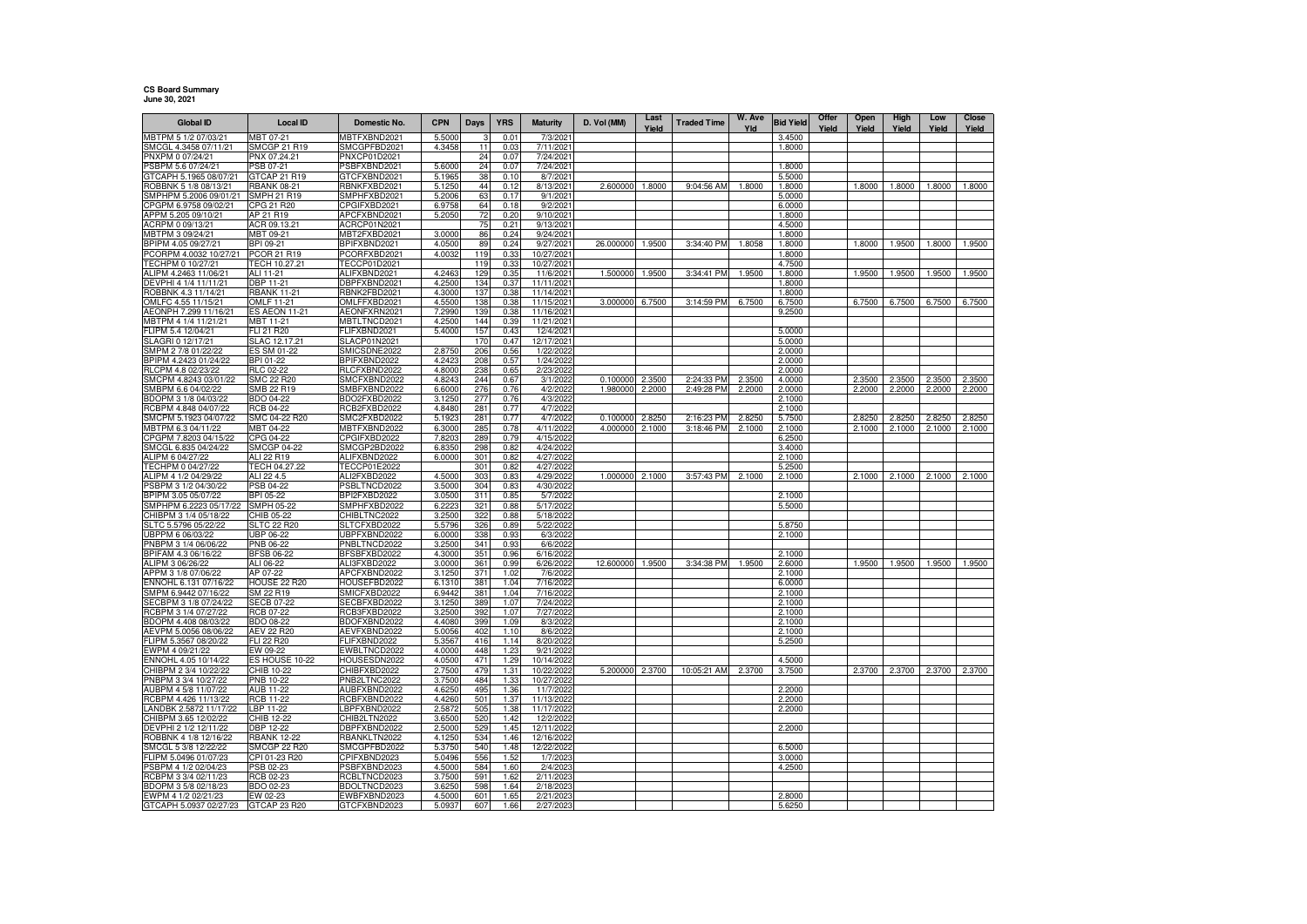| <b>Global ID</b>                                           | <b>Local ID</b>                       | Domestic No.                 | <b>CPN</b>       | Days            | <b>YRS</b>   | <b>Maturity</b>        | D. Vol (MM)      | Last<br>Yield | <b>Traded Time</b> | W. Ave<br>Yld | <b>Bid Yield</b> | Offer<br>Yield | Open<br>Yield | High<br>Yield | Low<br>Yield | <b>Close</b><br>Yield |
|------------------------------------------------------------|---------------------------------------|------------------------------|------------------|-----------------|--------------|------------------------|------------------|---------------|--------------------|---------------|------------------|----------------|---------------|---------------|--------------|-----------------------|
| SMPHPM 5.663 03/01/23                                      | <b>SMPH 23 R21</b>                    | SMPHFXBD2023                 | 5.6630           | 60 <sup>c</sup> | 1.67         | 3/1/202                |                  |               |                    |               | 5.5000           |                |               |               |              |                       |
| SMCPM 6 1/4 03/19/23                                       | SMC 23 R21                            | SMCFXBND2023                 | 6.2500           | 627             | 1.72         | 3/19/2023              |                  |               |                    |               | 2.8000           |                |               |               |              |                       |
| MBTPM 4 1/2 04/24/23                                       | MBT 04-23                             | MBTFXBND2023                 | 4.5000           | 663             | 1.82         | 4/24/2023              |                  |               |                    |               | 2.8000           |                |               |               |              |                       |
| PNBPM 3 7/8 04/26/23                                       | PNB 04-23                             | PNBLTNCD2023                 | 3.8750           | 665             | 1.82         | 4/26/2023              |                  |               |                    |               |                  |                |               |               |              |                       |
| EDCPM 4.7312 05/03/23<br>SECBPM 3 7/8 05/08/23             | EDC 23 R19<br><b>SECB 05-23</b>       | EDCFXBND2023<br>SECBLTNC2023 | 4.7312<br>3.8750 | 672<br>677      | 1.84<br>1.85 | 5/3/202<br>5/8/202     |                  |               |                    |               | 2.8000           |                |               |               |              |                       |
| BPIPM 3 3/4 05/24/23                                       | BPI 05-23                             | BPILTNCD2023                 | 3.7500           | 693             | 1.90         | 5/24/2023              |                  |               |                    |               |                  |                |               |               |              |                       |
| ACPM 3.92 07/07/23                                         | AC 23 R22                             | ACFXBOND2023                 | 3.9200           | 737             | 2.02         | 7/7/2023               | 1.400000         | 3.2000        | 3:58:38 PM         | 3.2000        | 5.2500           |                | 3.2000        | 3.2000        | 3.2000       | 3.2000                |
| SMCGL 4.7575 07/11/23                                      | <b>SMCGP 23 R21</b>                   | SMCGPFBD2023                 | 4.7575           | 741             | 2.03         | 7/11/2023              |                  |               |                    |               | 5.7500           |                |               |               |              |                       |
| GLOPM 5.2792 07/17/23                                      | GLO 23 R20                            | GLOFXBND2023                 | 5.2792           | 747             | 2.05         | 7/17/2023              |                  |               |                    |               | 2.8000           |                |               |               |              |                       |
| RLCPM 3.683 07/17/23                                       | RLC 07-23                             | RLCFXBND2023                 | 3.6830           | 747             | 2.05         | 7/17/2023              |                  |               |                    |               | 2.8000           |                |               |               |              |                       |
| SMPHPM 2.4565 08/05/23                                     | SMPH 08-23                            | SMPH2FBD2023                 | 2.4565           | 766             | 2.10         | 8/5/2023               |                  |               |                    |               | 2.6000           |                |               |               |              |                       |
| SMCGL 6 3/4 08/17/23<br>UBPPM 4 3/8 08/21/23               | SMCGP 08-23 R21<br>UBP 08-23          | SMCGP2BD2023<br>JBPLTNCD2023 | 6.7500<br>4.3750 | 778<br>782      | 2.13         | 8/17/2023<br>8/21/2023 |                  |               |                    |               | 6.0000           |                |               |               |              |                       |
| MBTPM 3 1/2 09/19/23                                       | MBT 09-23                             | MBTLTNCD2023                 | 3.5000           | 811             | 2.14<br>2.22 | 9/19/2023              |                  |               |                    |               |                  |                |               |               |              |                       |
| RCBPM 3.2 09/30/23                                         | RCB 09-23                             | RCBFXBND2023                 | 3.2000           | 822             | 2.25         | 9/30/2023              | 0.300000         | 2.9000        | 9:47:36 AM         | 2.9000        | 2.8000           |                | 2.9000        | 2.9000        | 2.9000       | 2.9000                |
| ALIPM 7.0239 10/05/23                                      | ALI 23 R21                            | ALI2FXBD2023                 | 7.0239           | 827             | 2.26         | 10/5/2023              |                  |               |                    |               | 5.5000           |                |               |               |              |                       |
| ALIPM 3.8915 10/07/23                                      | ALI 23 R22                            | ALIFXBND2023                 | 3.8915           | 829             | 2.27         | 10/7/2023              |                  |               |                    |               | 4.0000           |                |               |               |              |                       |
| PCORPM 4.5219 10/27/23                                     | PCOR 23 R21                           | PCORFXBD2023                 | 4.5219           | 849             | 2.32         | 10/27/2023             | 14.830000        | 3.7500        | 2:54:47 PM         | 3.7500        | 5.7500           |                | 3.7500        | 3.7500        | 3.7500       | 3.7500                |
| DELMPI 3.484 10/30/23                                      | DMPI 10-23                            | DMPIFXBD2023                 | 3.4840           | 852             | 2.33         | 10/30/2023             |                  |               |                    |               | 3.7500           |                |               |               |              |                       |
| SECBPM 4 1/2 11/02/23                                      | <b>SECB 11-23</b>                     | SECB2LTN2023                 | 4.5000           | 855             | 2.34         | 11/2/2023              |                  |               |                    |               |                  |                |               |               |              |                       |
| BDOPM 4 3/8 11/07/23<br>FLIPM 5.4333 11/08/23              | BDO 11-23<br>FLI 23 R20               | BDO2LTNC2023<br>FLIFXBND2023 | 4.3750<br>5.4333 | 860<br>861      | 2.36<br>2.36 | 11/7/2023<br>11/8/2023 |                  |               |                    |               | 5.0000           |                |               |               |              |                       |
| AEONPH 7.695 11/16/23                                      | <b>ES AEON 11-23</b>                  | AEONFXRN2023                 | 7.6950           | 869             | 2.38         | 11/16/2023             |                  |               |                    |               | 9.7500           |                |               |               |              |                       |
| AEVPM 2.8403 11/16/23                                      | AEV 11-23                             | AEV2FXBD2023                 | 2.8403           | 869             | 2.38         | 11/16/2023             |                  |               |                    |               | 3.0500           |                |               |               |              |                       |
| FLIPM 3.3353 11/18/23                                      | FLI 11-23                             | FLI2FXBD2023                 | 3.3353           | 871             | 2.39         | 11/18/202              |                  |               |                    |               | 3.4000           | 3.0000         |               |               |              |                       |
| AEVPM 4.6188 11/21/23                                      | AEV 23 R20                            | AEVFXBND2023                 | 4.6188           | 874             | 2.39         | 11/21/202              |                  |               |                    |               | 5.3750           |                |               |               |              |                       |
| EWPM 4 5/8 12/07/23                                        | EW 12-23                              | EWBLTNCD2023                 | 4.6250           | 890             | 2.44         | 12/7/2023              |                  |               |                    |               |                  |                |               |               |              |                       |
| SMPM 5.159 12/09/23                                        | SM 23 R21                             | SMICFXBD2023                 | 5.1590           | 892             | 2.44         | 12/9/2023              | 3.000000         | 3.7500        | 10:49:54 AM        | 3.7500        | 2.8000           |                | 3.7500        | 3.7500        | 3.7500       | 3.7500                |
| UBPPM 2 3/4 12/09/23                                       | <b>UBP 12-23</b>                      | UBPFXBND2023                 | 2.7500           | 892             | 2.44         | 12/9/202               |                  |               |                    |               | 2.6000           |                |               |               |              |                       |
| VLLPM 8 12/21/23                                           | <b>VLL 23 R21</b>                     | VLLFXBND2023                 | 8.0000           | 904             | 2.48         | 12/21/2023             |                  |               |                    |               | 6.9000           |                |               |               |              |                       |
| CHIBPM 4.55 01/12/24<br>ROBBNK 4 7/8 01/16/24              | CHIB 01-24<br><b>RBANK 01-24</b>      | CHIBLTNC2024<br>RBANKLTN2024 | 4.5500<br>4.8750 | 926<br>930      | 2.54<br>2.55 | 1/12/2024<br>1/16/2024 |                  |               |                    |               |                  |                |               |               |              |                       |
| FDCPM 6.1458 01/24/24                                      | <b>FDC 24 R21</b>                     | FDCFXBND2024                 | 6.1458           | 938             | 2.57         | 1/24/2024              |                  |               |                    |               | 5.3750           |                |               |               |              |                       |
| APPM 7.5095 01/25/24                                       | AP 24 R22                             | APCFXBND2024                 | 7.5095           | 939             | 2.57         | 1/25/2024              | 5.000000 4.4500  |               | 3:53:08 PM         | 4.4500        | 4.6250           | 1.5400         | 4.4500        | 4.4500        | 4.4500       | 4.4500                |
| ALIPM 5 01/30/24                                           | ALI 24 R20                            | ALIFXBND2024                 | 5.0000           | 944             | 2.59         | 1/30/2024              |                  |               |                    |               | 3.0000           |                |               |               |              |                       |
| TELPM 5.2813 02/06/24                                      | <b>TEL 24 R21</b>                     | TELFXBND2024                 | 5.2813           | 951             | 2.60         | 2/6/2024               |                  |               |                    |               | 5.5000           |                |               |               |              |                       |
| PSBPM 5 02/09/24                                           | PSB 02-24                             | PSBLTNCD2024                 | 5.0000           | 954             | 2.61         | 2/9/2024               |                  |               |                    |               |                  |                |               |               |              |                       |
| CHIBPM 2 1/2 02/18/24                                      | CHIB 02-24                            | CHIBFXBD2024                 | 2.5000           | 963             | 2.64         | 2/18/2024              |                  |               |                    |               | 2.5000           |                |               |               |              |                       |
| CPGPM 4.8467 03/01/24                                      | CPG 03-24                             | CPGIFXBD2024                 | 4.8467           | 975             | 2.67         | 3/1/2024               |                  |               |                    |               | 5.2500           |                |               |               |              |                       |
| SMCPM 5.284 03/01/24                                       | SMC 24 R22                            | SMCFXBND2024                 | 5.2840           | 975             | 2.67         | 3/1/2024               |                  |               |                    |               | 4.7500           |                |               |               |              |                       |
| STIEPM 5.8085 03/23/24<br>MEGPM 5.3535 03/28/24            | STIESG 24 R22<br>MEG 24 R22           | STIGFXBD2024<br>MEGFXBND2024 | 5.8085<br>5.3535 | 997<br>1002     | 2.73<br>2.74 | 3/23/2024<br>3/28/2024 |                  |               |                    |               | 9.1000<br>5.7500 |                |               |               |              |                       |
| RCBPM 5 1/2 03/28/24                                       | RCB 03-24                             | RCBLTNCD2024                 | 5.5000           | 1002            | 2.74         | 3/28/2024              |                  |               |                    |               |                  |                |               |               |              |                       |
| TOLPM 5 1/2 03/31/24                                       | <b>MNTC 24 R21</b>                    | MNTCFXBD2024                 | 5.5000           | 1005            | 2.75         | 3/31/2024              |                  |               |                    |               | 6.0000           |                |               |               |              |                       |
| SMBPM 6 04/02/24                                           | SMB 24 R21                            | SMBFXBND2024                 | 6.0000           | 100             | 2.76         | 4/2/2024               | 1.000000         | 4.2000        | 10:07:04 AM        | 4.2000        | 5.3750           |                | 4.2000        | 4.2000        | 4.2000       | 4.2000                |
| SMPM 3.3613 04/02/24                                       | SM 04-24                              | SMIC2FBD2024                 | 3.3613           | 1007            | 2.76         | 4/2/2024               | 5.500000         | 2,9000        | 10:52:05 AM        | 2.9000        | 3.0000           |                | 2.9000        | 2.9000        | 2.9000       | 2.9000                |
| MBTPM 5 3/8 04/04/24                                       | MBT 04-24                             | MBT2LTNC2024                 | 5.3750           | 1009            | 2.76         | 4/4/2024               |                  |               |                    |               |                  |                |               |               |              |                       |
| PBC 5 5/8 04/08/24                                         | <b>PBCOM 04-24</b>                    | PBCOMLTN2024                 | 5.6250           | 1013            | 2.77         | 4/8/2024               |                  |               |                    |               |                  |                |               |               |              |                       |
| PCORPM 7.8183 04/19/24                                     | <b>PCOR 24 R22</b><br>SMCGP 04-24 R22 | PCORFXBD2024                 | 7.8183           | 1024            | 2.80         | 4/19/2024              |                  |               |                    |               | 8,0000           |                |               |               |              |                       |
| SMCGL 7.1783 04/24/24<br>SMPHPM 5.1683 05/18/24            | SMPH 05-24 R22                        | SMCGP2BD2024<br>SMPH2FBD2024 | 7.1783<br>5.1683 | 1029<br>1053    | 2.82<br>2.88 | 4/24/2024<br>5/18/2024 | 10.000000 3.7500 |               | 2:49:03 PM         | 3.7500        | 6.5000<br>4.0000 |                | 3.7500        | 3.7500        | 3.7500       | 3.7500                |
| ACPM 3.026 05/28/24                                        | AC 05-24                              | ACFXBOND2024                 | 3.0260           | 1063            | 2.91         | 5/28/2024              |                  |               |                    |               | 3.0260           |                |               |               |              |                       |
| AEVPM 6.0157 06/18/24                                      | AEV 24 R23                            | AEVFXBND2024                 | 6.0157           | 1084            | 2.97         | 6/18/2024              |                  |               |                    |               | 5.2500           |                |               |               |              |                       |
| EDCPM 2.8565 06/25/24                                      | EDC 06-24 R23                         | EDCFXBND2024                 | 2.8565           | 1091            | 2.99         | 6/25/2024              | 1.100000         | 2.6500        | 11:29:19 AM        | 2.6500        | 2.8000           |                | 2.6500        | 2.6500        | 2.6500       | 2.6500                |
| MBTPM 3 7/8 07/20/24                                       | MBT 07-24                             | MBTLTNCD2024                 | 3.8750           | 1116            | 3.06         | 7/20/2024              |                  |               |                    |               |                  |                |               |               |              |                       |
| DDPM 6.0952 07/21/24                                       | DD 24 R22                             | DDFXBOND2024                 | 6.0952           | 1117            | 3.06         | 7/21/2024              | 5.000000         | 5.2500        | 11:42:36 AM        | 5.2500        | 7.5000           | 5.2500         | 5.2500        | 5.2500        | 5.2500       | 5.2500                |
| GTCAPH 5 5/8 08/07/24                                      | GTCAP 24 R21                          | GTCFXBND2024                 | 5.6250           | 1134            | 3.11         | 8/7/2024               | 5.000000         | 4.8250        | 10:15:53 AM        | 4.8250        | 6.0000           |                | 4.8250        | 4.8250        | 4.8250       | 4.8250                |
| VLLPM 5.7512 08/08/24                                      | <b>VLL 24 R23</b>                     | VLLFXBND2024                 | 5.7512           | 1135            | 3.11         | 8/8/2024               |                  |               |                    |               | 7.0000           |                |               |               |              |                       |
| PNBPM 5 3/4 08/27/24<br>SMPHPM 5.7417 09/01/24 SMPH 24 R21 | PNB 08-24                             | PNBLTNCD2024<br>SMPHFXBD2024 | 5.7500<br>5.7417 | 1154<br>1159    | 3.16<br>3.17 | 8/27/2024<br>9/1/2024  |                  |               |                    |               | 5.8500           |                |               |               |              |                       |
| ALIPM 4.758 09/30/24                                       | <b>ALI 24 R22</b>                     | ALI2FXBD2024                 | 4.7580           | 1188            | 3.25         | 9/30/2024              |                  |               |                    |               | 4.2500           |                |               |               |              |                       |
| SMCPM 5.55 10/04/24                                        | SMC 10-24 R22                         | SMC2FXBD2024                 | 5.5500           | 1192            | 3.26         | 10/4/2024              |                  |               |                    |               | 5.9000           | 4.5500         |               |               |              |                       |
| BDOPM 5 3/8 10/12/24                                       | <b>BDO 10-24</b>                      | BDOLTNCD2024                 | 5.3750           | 1200            | 3.29         | 10/12/2024             | 20.000000        | 3.6750        | 10:53:18 AM        | 3.6750        |                  |                | 3.6750        | 3.6750        | 3.6750       | 3.6750                |
| FLIPM 5.6389 12/04/24                                      | FLI 24 R21                            | FLIFXBND2024                 | 5.6389           | 1253            | 3.43         | 12/4/2024              |                  |               |                    |               | 4.5000           |                |               |               |              |                       |
| SMCGL 6 1/4 12/22/24                                       | SMCGP 24 R22                          | SMCGPFBD2024                 | 6.2500           | 1271            | 3.48         | 12/22/2024             | 7.000000 3.8000  |               | 11:39:09 AM        | 3.8000        | 6.0000           |                | 3.8000        | 3.8000        | 3.8000       | 3.8000                |
| ALCOPM 6.3517 02/06/25                                     | ALCO 25 R23                           | ALCOFXBD2025                 | 6.3517           | 1317            | 3.61         | 2/6/2025               |                  |               |                    |               | 6.5750           | 6.2500         |               |               |              |                       |
| ACPM 4.82 02/10/25                                         | AC 25 R23                             | ACFXBOND2025                 | 4.8200           | 1321            | 3.62         | 2/10/2025              |                  |               |                    |               | 5.5000           |                |               |               |              |                       |
| RLCPM 4.9344 02/23/25                                      | RLC 02-25                             | RLCFXBND2025                 | 4.9344           | 1334            | 3.65         | 2/23/202               |                  |               |                    |               | 5.0000           |                |               |               |              |                       |
| SMPHPM 6.0804 03/01/25<br>FBPM 5.05 03/10/25               | SMPH 03-25 R23<br>SMFB 25 R23         | SMPH2FBD2025<br>SMFBFXBD2025 | 6.0804<br>5.0500 | 1340<br>1349    | 3.67<br>3.69 | 3/1/2025<br>3/10/2025  | 0.100000         | 3.5000        | 2:24:28 PM         | 3.5000        | 3.9500<br>6.2500 |                | 3.5000        | 3.5000        | 3.5000       | 3.5000                |
| SMCPM 6 5/8 03/19/25                                       | SMC 25 R23                            | SMCFXBND2025                 | 6.6250           | 1358            | 3.72         | 3/19/202               |                  |               |                    |               | 3.2000           |                |               |               |              |                       |
| SECBPM 4 03/23/25                                          | <b>SECB 03-25</b>                     | SECBLTNC2025                 | 4.0000           | 1362            | 3.73         | 3/23/2025              | 2.000000 4.0000  |               | 2:27:45 PM         | 4.0000        |                  |                | 4.0000        | 4.0000        | 4.0000       | 4.0000                |
|                                                            |                                       |                              |                  |                 |              |                        |                  |               |                    |               |                  |                |               |               |              |                       |